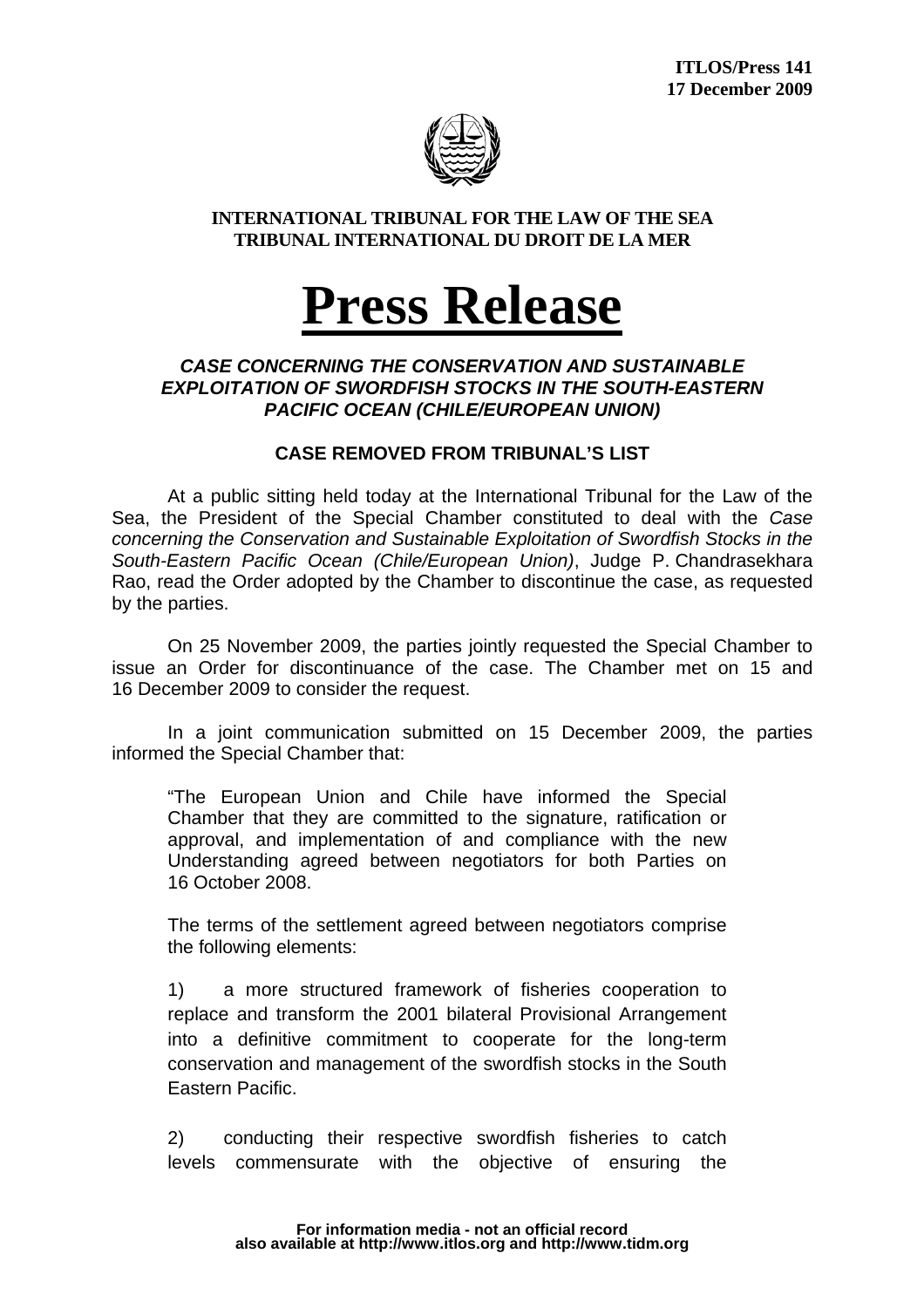sustainability of these resources as well as safeguarding the marine ecosystem.

3) freezing of the fishing effort by both Parties at the 2008 level or at the maximum historical peak.

4) establishment of a Bilateral Scientific and Technical Committee (BSTC), with the following tasks: exchange of information and data on catch and fishing effort, as well as on stock status; providing scientifically-based advice to fisheries stocks managers to assist them in ensuring the sustainability of the fishing activities of both Parties; advising Parties on the adoption of further conservation measures if needed.

5) the multilateral consultation currently in place should include all the relevant participants in the South Eastern Pacific Ocean swordfish fishery and invited observers from existing organizations with a legitimate interest in the swordfish fishery.

6) agreement that EU vessels fishing for swordfish in the high seas in accordance with the objectives contained in the new Understanding shall be granted access to designated Chilean ports for landings, transshipments, replenishing or repairs.

As a consequence, in accordance with the provisions of the said Understanding, Parties request that the Special Chamber issue an Order for discontinuance of the Case No 7 (Case concerning the Conservation and Sustainable Exploitation of Swordfish Stocks in the South-Eastern Pacific Ocean (Chile/European Community)."

At the public sitting, the Agent of Chile expressed his deep gratitude and appreciation to the Tribunal and the Special Chamber for the assistance provided to the Parties in reaching a friendly settlement of the dispute. The Agent of the European Union paid tribute to the Tribunal and the Special Chamber for their invaluable assistance in bringing a dispute that has divided the Parties for about 20 years to a very satisfactory conclusion.

Before reading the Order, Judge Chandrasekhara Rao emphasized that while the adjudication of disputes is the main function of the Tribunal, it may also assist parties, where appropriate, in reaching direct settlement of the dispute between them. He stated that "The outcome of the present case is a classic example of what the Tribunal may do to bring about settlement of disputes by peaceful means chosen by the parties".

The Order of the Special Chamber places on record the discontinuance, by agreement of the Parties, of the proceedings initiated on 20 December 2000 by Chile